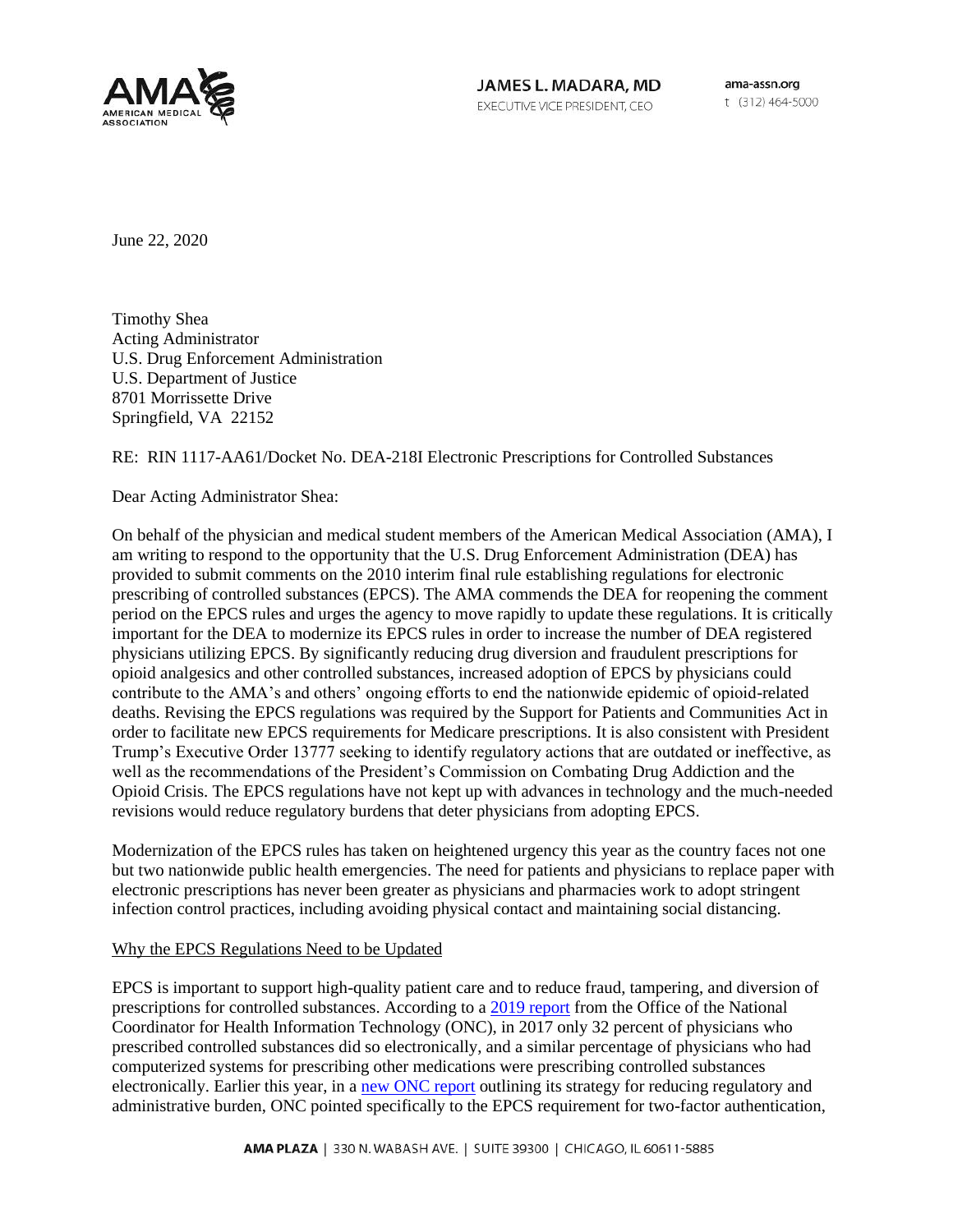Timothy Shea June 22, 2020 Page 2

noting that it can be burdensome for prescribing clinicians to integrate into their workflow and has had the effect of slowing adoption of EPCS nationally.

By highlighting the effect of the two-factor authentication requirements in decelerating EPCS adoption, the ONC reports reinforce the role that the interim EPCS regulations have played in the low rate of adoption of EPCS compared to other electronic prescribing. The truth of the matter is that adoption of electronic prescribing for other medications that are not controlled substances is one of the few examples of technological changes promoted for physician practices that works well and is seamlessly integrated into medical practice workflows. Most physicians also want to adopt EPCS and have it integrated into their practice workflows. Physicians have expressed great frustration that they can prescribe other medications this way, but do not have the capability to adopt EPCS systems that will be integrated with their other electronic prescriptions, electronic health record (EHR) systems, state prescription drug monitoring programs (PDMPs), and practice workflows. They are also concerned that EPCS adoption would require them to absorb significant additional costs.

#### Changes Needed in Biometrics Regulations

A particular concern is the DEA standards for the biometric component of multifactor authentication. The AMA agrees that requiring multifactor authentication increases EPCS security, but the rigid and burdensome requirements for biometrics included in the 2010 regulations preclude physicians from deploying user-friendly devices already found in their practices to satisfy these requirements. Instead of using laptop computers and smartphones with fingerprint scanners, facial recognition, or other biometric technology, they must utilize separate biometric technology that has been reviewed by the DEA or a DEA-approved certifying organization for specific compliance with EPCS requirements. These requirements state, for example, that the "biometric subsystem must operate at a false match rate of 0.001 or lower." Yet even though Apple products, for example, have a biometric error rate of less than one in 50,000 and are validated for compliance with U.S. Federal Information Processing Standards (FIPS) 140- 2 Level 1,<sup>1</sup> Apple products have not been certified to meet the DEA requirements and cannot be used for EPCS. The biometric scanners found on consumer devices commonly employed in medical practices are used for secure access to other sensitive information, like banking and EHRs, but typically do not comport with the rigid and outdated rules for EPCS.

The regulations further require that the biometric device either be co-located with or built into the computer that is being used for EPCS. This rule has led to the development of a niche market for EPCS products, such as Imprivata's Confirm ID, which have been certified to comply with DEA regulations for EPCS. The fingerprint reader or facial scanner on a smartphone could not be used by a physician for EPCS because, even if it had been reviewed by the DEA, the smartphone would be separate from and work independently of the EPCS software and hardware being used in the practice. The existence of this niche market allows health information technology (health IT) vendors to charge high prices to physician practices to add the technology needed for EPCS and, even after assuming these costs, EPCS technology is still likely to disrupt workflows because it is not integrated with physicians' other systems.

During the COVID-19 public health emergency, these problems have been exacerbated. Quarantine and social distancing guidance has led many physicians to work from their homes or in alternative locations away from the technology in their regular medical offices. Whereas many physicians could have

<sup>1</sup> [https://support.apple.com/guide/security/touch-id-face-id-passcodes-and-passwords-sec9479035f1/web.](https://support.apple.com/guide/security/touch-id-face-id-passcodes-and-passwords-sec9479035f1/web)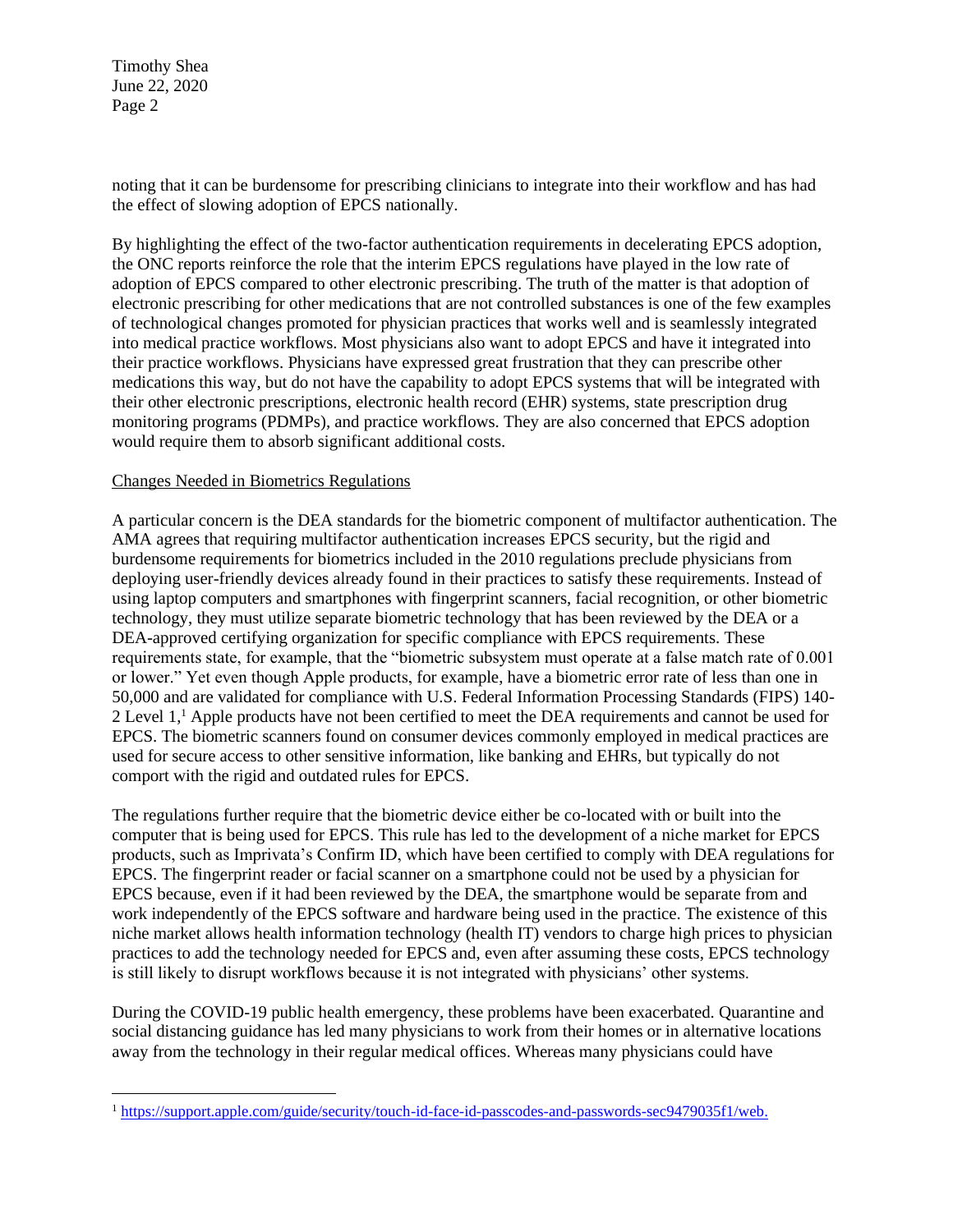Timothy Shea June 22, 2020 Page 3

successfully used widely available consumer devices in their homes or other sites to provide telehealth services, access their EHRs, and prescribe non-controlled medications, this rule would have prevented them from using these devices for EPCS. It is ironic that the accelerated adoption of telehealth technology that has resulted from the COVID-19 pandemic could lead instead to further setbacks in EPCS adoption.

The volume of controlled substance prescriptions for a subset of physician practices makes compliance with two-factor authentication, particularly as a distinct process from electronic prescribing of noncontrolled substances, onerous and a significant strain on practice workflows. On top of the fact that few health IT vendors support EPCS, and the cost of add-on modules and separate monthly service fees, the methods and processes that vendors utilize for EPCS are often not well-aligned with normal electronic prescribing workflows. In most instances, physicians must initiate an entirely new set of computer programs and windows each time they use EPCS. Separate workflows and authentication requirements for EHRs, PDMPs, and EPCS have become a major impediment to greater physician EPCS uptake. These barriers should be addressed by the DEA in concert with health IT designers and implementers. Ultimately, the prescribing workflow should combine controlled substances and other medications seamlessly.

### How the EPCS Regulations Should be Revised

The AMA recommends several modifications to the DEA's EPCS biometric regulations, which are shown in "tracked changes" in a document attached to this letter. The changes may be summarized as follows:

- 1. Under §1311.116 *Additional requirements for biometrics*, EPCS service developers should have several options for complying with the biometric subsystem requirements. One of these options could be the current requirement for testing by a DEA-approved certifying body, but developers should also be able to provide a combination of attestation and supporting documentation that a biometric subsystem's matching software meets the DEA's biometric requirements for EPCS. For instance, a developer seeking DEA approval could assert that its EPCS service comports to necessary technical requirements while also providing to the DEA documentation verifying its product's testing and conformance to said technical requirements. This would lower the barrier to entry for smaller software developers while still providing the DEA oversight and developers accountability for product performance.
- 2. Also, under §1311.116 *Additional requirements for biometrics*, besides the option of being colocated or built into the device used for issuing electronic prescriptions, the biometric reader should be able to work independently of the physician's computer, smartphone or tablet that is used to issue electronic prescriptions for controlled substances.

### Impact of Regulations on Innovation

The AMA has extensive experience with the impact of regulation on health IT design, development, and use. Over-regulation, or regulation that is too prescriptive, contributes to many of the issues that physicians identify as detracting from their effective use of health IT to care for patients. A prime example of this imbalance is the unintended consequences resulting from the Centers for Medicare & Medicaid Services (CMS) EHR Incentive Program and the ONC Health IT Certification Requirements. While well intentioned, the combination of these two programs has negatively influenced the usability and interoperability of EHRs. Regulations stipulating how EHRs must perform and how physicians must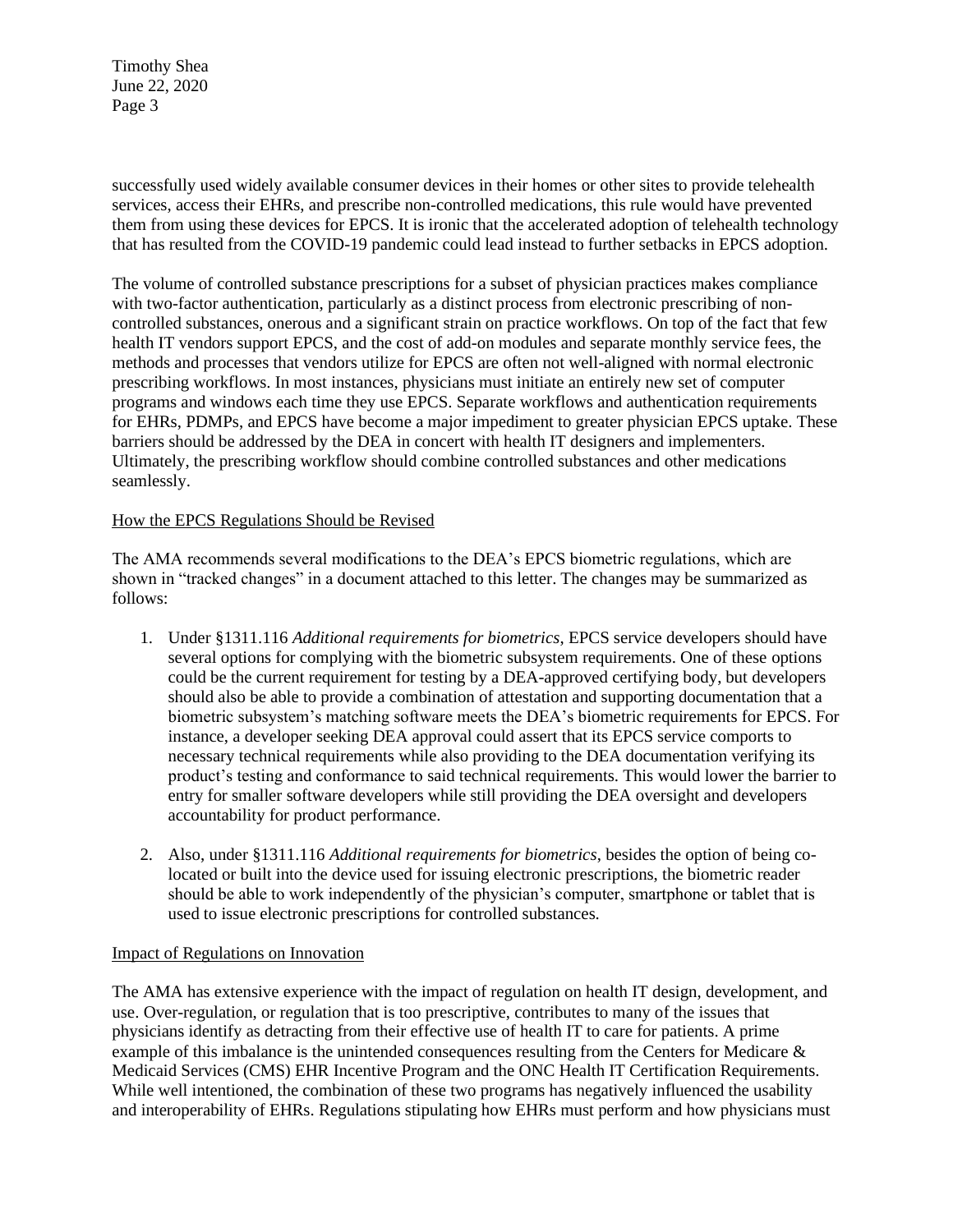Timothy Shea June 22, 2020 Page 4

use them have driven EHR vendors to create technology focused on federal reporting requirements rather than the needs of physicians and their patients (see March 2018 *[Wall Street Journal](https://www.wsj.com/articles/why-your-doctors-computer-is-so-clunky-1521585062?emailToken=30fee3cd85da8a84fd2c058ae86b1d77Mc9nTG6E%2B%2B%2B%2FCAkInST71fb%2B%2F3QTGSN%2Fw2rKI8OU%2Bt9Tsy2i3Bz3%2BLcjFAdWsMg6wVHir7h4K3ZuqETOZUY6Pnno7OQNaB0ktyymI%2FdODxY%3D)* article).

Only recently, through a mixture of congressional actions and this administration's focus on regulatory relief, are we starting to see opportunities for user-centered innovation in the EHR space. While much more work remains, the continued relaxation of regulation and flexibility in the use of technology will ultimately provide far more voluntary uptake of health IT, including EPCS, than has occurred over the past ten years. Furthermore, this approach will enable a more competitive marketplace—allowing health IT vendors to compete for business based on user satisfaction and demand for functionality and workflow integration. Notably, technical advancements can improve the confidentiality, integrity, and appropriate accessibility of electronic prescribing, and will promote greater fraud and abuse detection. The AMA strongly urges the DEA to learn from this historical perspective and to examine methods to reduce regulatory complexity that detracts from health IT innovation.

The AMA appreciates the DEA's consideration of these recommended updates to the EPCS regulations, which would encourage the development of less expensive and more usable EPCS software and hardware solutions and strike a more appropriate balance between software/hardware performance assurances and EPCS regulatory flexibility. If you have any questions or want to discuss this issue further, please contact Margaret Garikes, Vice President for Federal Affairs, at [margaret.garikes@ama-assn.org](mailto:margaret.garikes@ama-assn.org) or by calling 202-789-7409.

Sincerely,<br>2 Whooler

James L. Madara, MD

Attachment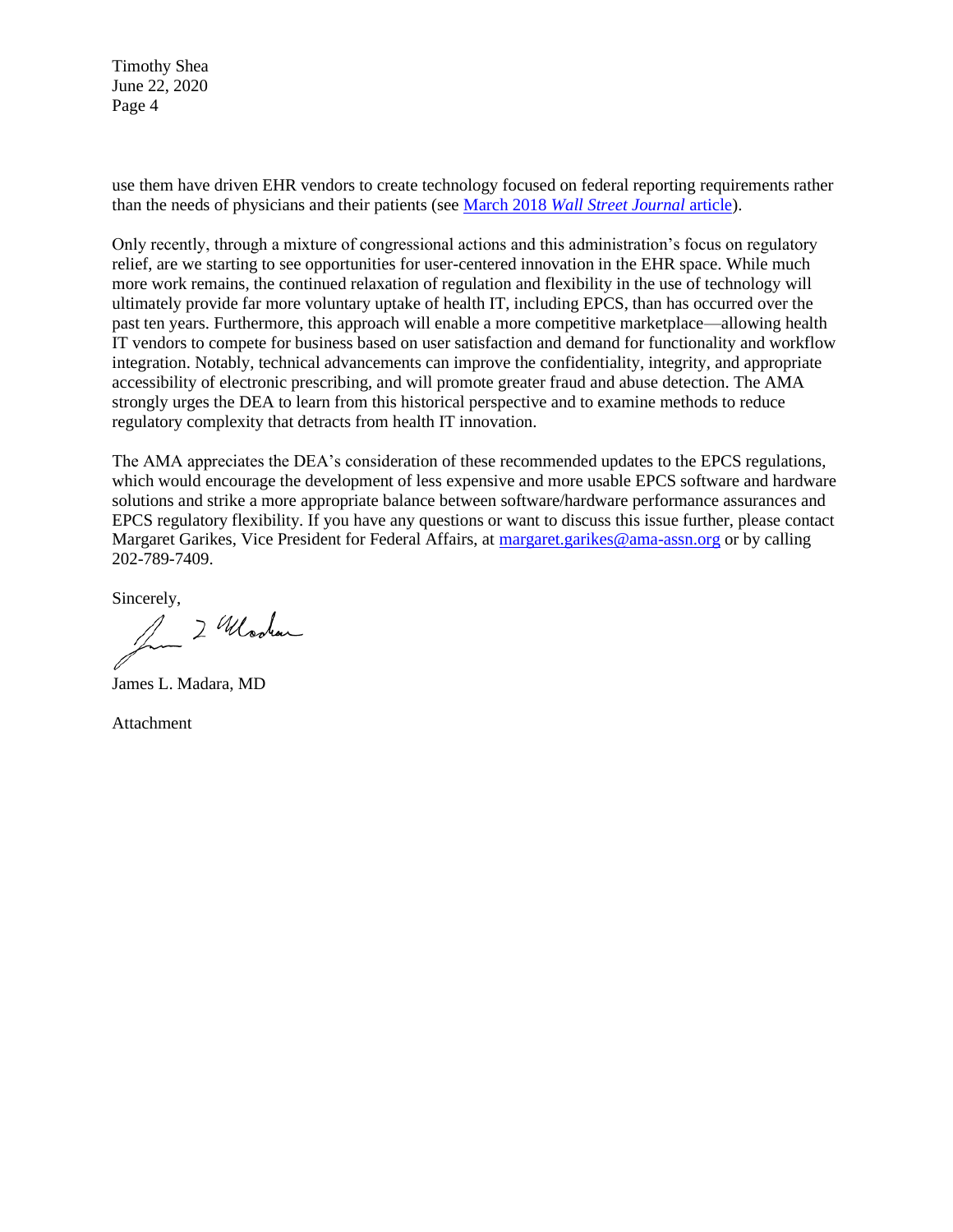## **§1311.115 Additional requirements for two-factor authentication.**

(a) To sign a controlled substance prescription, the electronic prescription application must require the practitioner to authenticate to the application using an authentication protocol that uses two of the following three factors:

(1) Something only the practitioner knows, such as a password or response to a challenge question.

(2) Something the practitioner is, biometric data such as a fingerprint or iris scan.

(3) Something the practitioner has, a device (hard token) separate from the computer to which the practitioner is gaining access.

(b) If one factor is a hard token, it must be separate from the computer to which it is gaining access and must meet at least the criteria of FIPS 140-2 Security Level 1, as incorporated by reference in §1311.08, for cryptographic modules or one-time-password devices.

(c) If one factor is a biometric, the biometric subsystem must comply with the requirements of §1311.116.

# **§1311.116 Additional requirements for biometrics.**

(a) If one of the factors used to authenticate to the electronic prescription application is a biometric as described in §1311.115, it must comply with the following requirements.

(b) The biometric subsystem must operate at a false match rate of 0.001 or lower.

(c) The biometric subsystem must use matching software that has demonstrated performance at the operating point corresponding with the false match rate described in paragraph (b) of this section, or a lower false match rate.

(d) Compliance with the requirements of paragraph (c) of this section may be demonstrated through one of the following methods.

(1) Testing to demonstrate performance must be conducted by the National Institute of Standards and Technology or another DEA-approved government or nongovernment laboratory. Such testing must comply with the requirements of paragraph (ih) of this section; or

(2) A combination of attestation and supporting documentation that a biometric subsystem's matching software meets the requirements of paragraph (c) of this section.

(i) This method must comply with the requirements of paragraph  $(i)(4)-(5)$  of this subsection.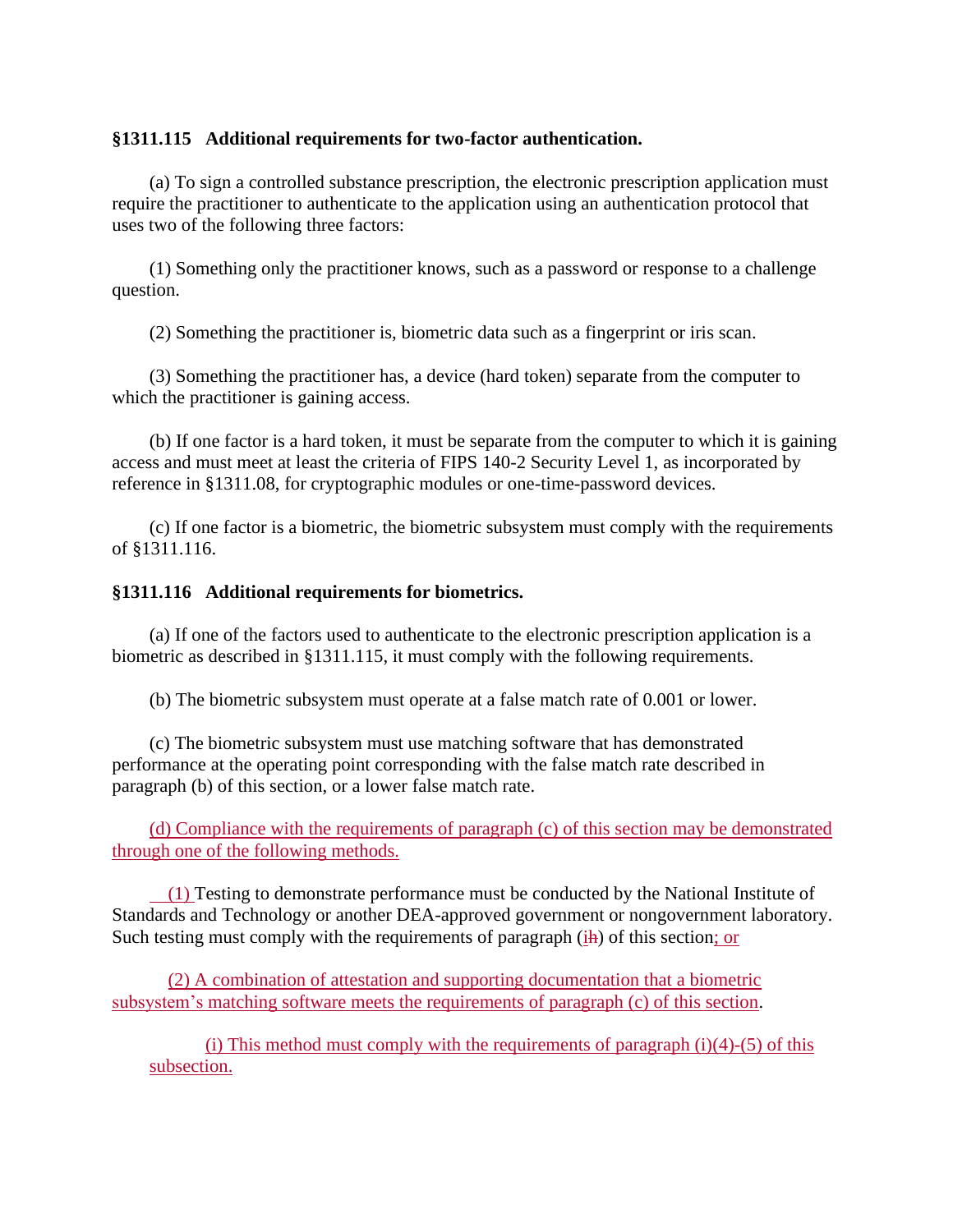(ii) This method may only be utilized if the electronic prescription application will provide to the practitioner, at no cost to the practitioner, an alternative factor in the event that the biometric subsystem fails to comply with the requirements of this section.

(iii) This method must relieve the practitioner of liability in the event that the biometric subsystem does not conform to the requirements of paragraph (c) of this section through no fault of the practitioner.

(iv) The DEA must establish a process for DEA registrants to report potential nonconformities to the DEA, with particular attention to minimizing practitioner burden.

(ed) The biometric subsystem must conform to Personal Identity Verification authentication biometric acquisition specifications, pursuant to NIST SP 800-76-1 as incorporated by reference in §1311.08, if they exist for the biometric modality of choice.

(fe) The biometric subsystem must comply with one of the following: either

(1) be co-located with a computer or PDA that the practitioner uses to issue electronic prescriptions for controlled substances, where the computer or PDA is located in a known, controlled location;

 $(2)$ ,  $\overline{\text{or}}$  be built directly into the practitioner's computer or PDA that he uses to issue electronic prescriptions for controlled substances; or

(3) work independently of the practitioner's computer or PDA that he uses to issue electronic prescriptions for controlled substances.

(gf) The biometric subsystem must store device ID data at enrollment (*i.e.*, biometric registration) with the biometric data and verify the device ID at the time of authentication to the electronic prescription application.

(gh) The biometric subsystem must protect the biometric data (raw data or templates), match results, and/or non-match results when authentication is not local. If sent over an open network, biometric data (raw data or templates), match results, and/or non-match results must be:

(1) Cryptographically source authenticated;

(2) Combined with a random challenge, a nonce, or a time stamp to prevent replay;

(3) Cryptographically protected for integrity and confidentiality; and

(4) Sent only to authorized systems.

(hi) Testing of tThe biometric subsystem must have the following characteristics: